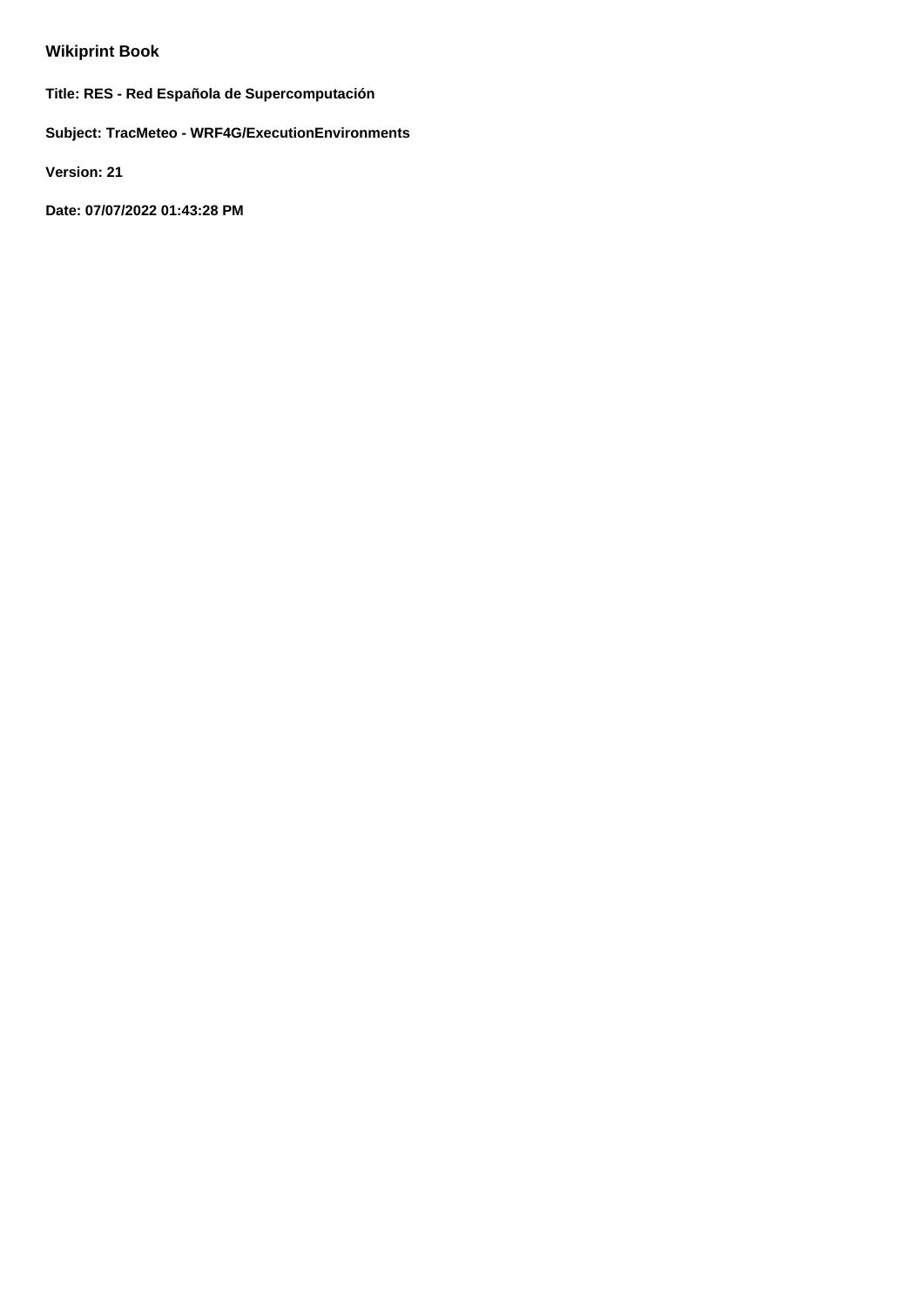# **Table of Contents**

| RES - Red Española de Supercomputación            | 3 |
|---------------------------------------------------|---|
| Altamira                                          | 3 |
| Running Jobs                                      | 3 |
| Submitting Jobs                                   | 3 |
| Job Directives                                    | 3 |
| Job Examples                                      | 4 |
| MareNostrum                                       | 5 |
| Running Jobs                                      | 5 |
| Submitting Jobs                                   | 5 |
| <b>LSF Commands</b>                               | 5 |
| <b>Job Directives</b>                             | 5 |
| Job Examples                                      | 6 |
| Tirant                                            |   |
| Running Jobs                                      |   |
| Classes                                           |   |
| Submitting Jobs                                   |   |
| Job Directives                                    | 8 |
| Job Examples                                      | 8 |
| ?DKRZ                                             | 9 |
| <b>Blizzard</b>                                   | 9 |
| Lizard                                            | 9 |
| National Computational Infrastructure (Australia) | 9 |
| VAYU                                              | 9 |
| <b>ECMWF</b>                                      | 9 |
| <b>HPCF</b>                                       | 9 |
| Ecgate                                            | 9 |
|                                                   |   |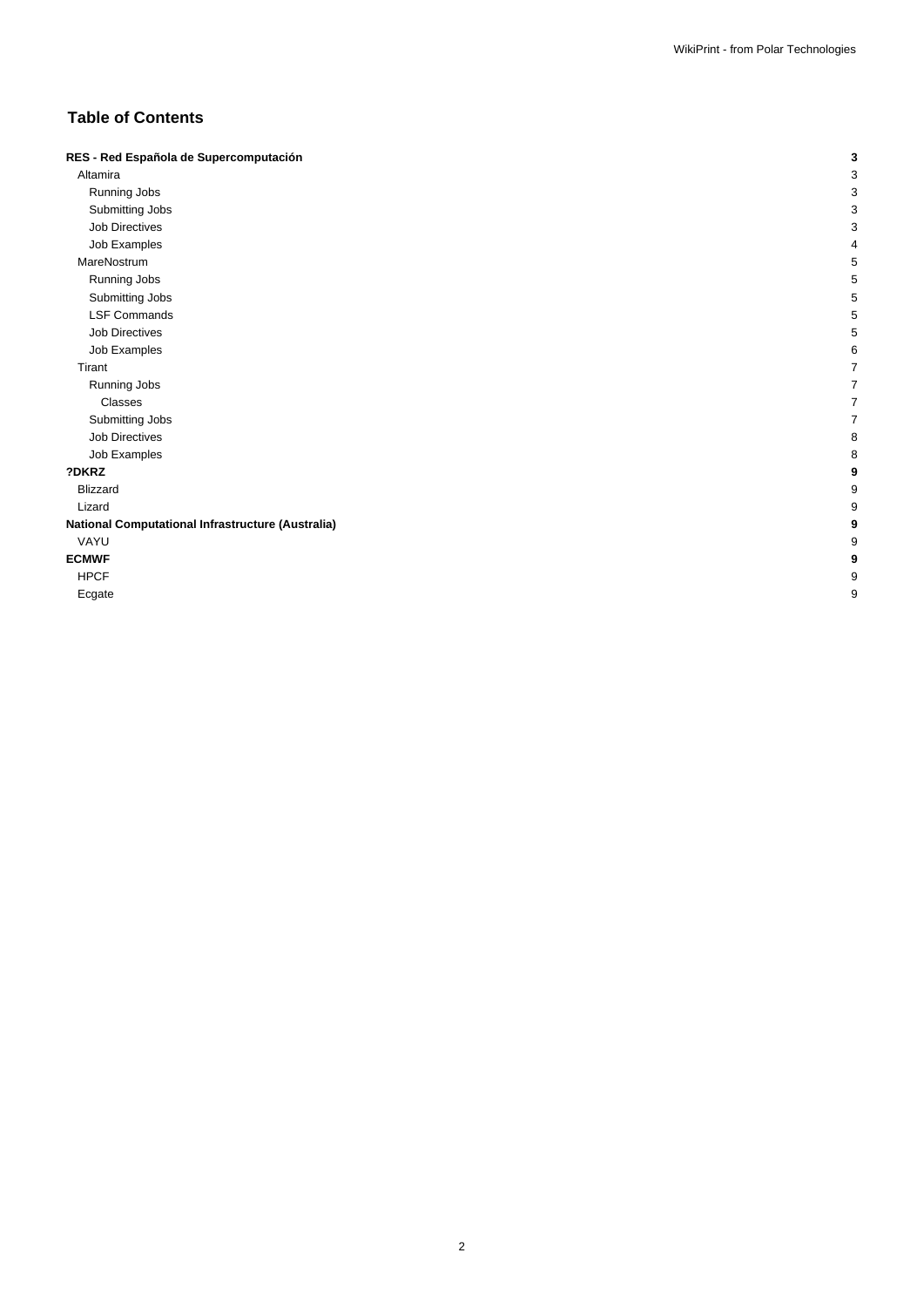# **RES - Red Española de Supercomputación**

# **Altamira**

ssh <userid>@altamira1.ifca.es

#### **Running Jobs**

SLURM is the utility used at Altamira for batch processing support, so all jobs must be run through it. This document provides information for getting started with job execution at Altamira.

In order to keep the login nodes in a propper load, a 10 minutes limitation in the cpu time is set for processes running interactively in these nodes. Any execution taking more than this limit should be carried out through the queue system.

#### **Submitting Jobs**

A job is the execution unit for the SLURM. A job is defined by a text file containing a set of directives describing the job, and the commands to execute.

These are the basic directives to submit jobs:

**mnsubmit <job\_script>** submits a job script to the queue system (see below for job script directives).

**mnq** shows all the jobs submitted.

**mncancel <job** id> removes his/her job from the queue system, canceling the execution of the job if it was already running.

#### **Job Directives**

A job must contain a series of directives to inform the batch system about the characteristics of the job. These directives appear as comments in the job script, with the following syntax:

#@ directive = value

Additionally, the job script may contain a set of commands to execute. If not, an external script must be provided with the 'executable' directive. Here you may find the most common directives:

#@ class = class\_name

The queue where the job is to be submitted. Let this field empty unless you need to use "debug" or special queues.

#@ wall\_clock\_limit = HH:MM:SS

The limit of wall clock time. This is a mandatory field and you must set it to a value greater than the real execution time for your application and smaller than the time limits granted to the user. Notice that your job will be killed after the elapsed period.

#@ initialdir = pathname

The working directory of your job (i.e. where the job will run). If not specified, it is the current working directory at the time the job was submitted.

#@ error = file

The name of the file to collect the stderr output of the job.

#@ output = file

The name of the file to collect the standard output (stdout) of the job.

#@ total\_tasks = number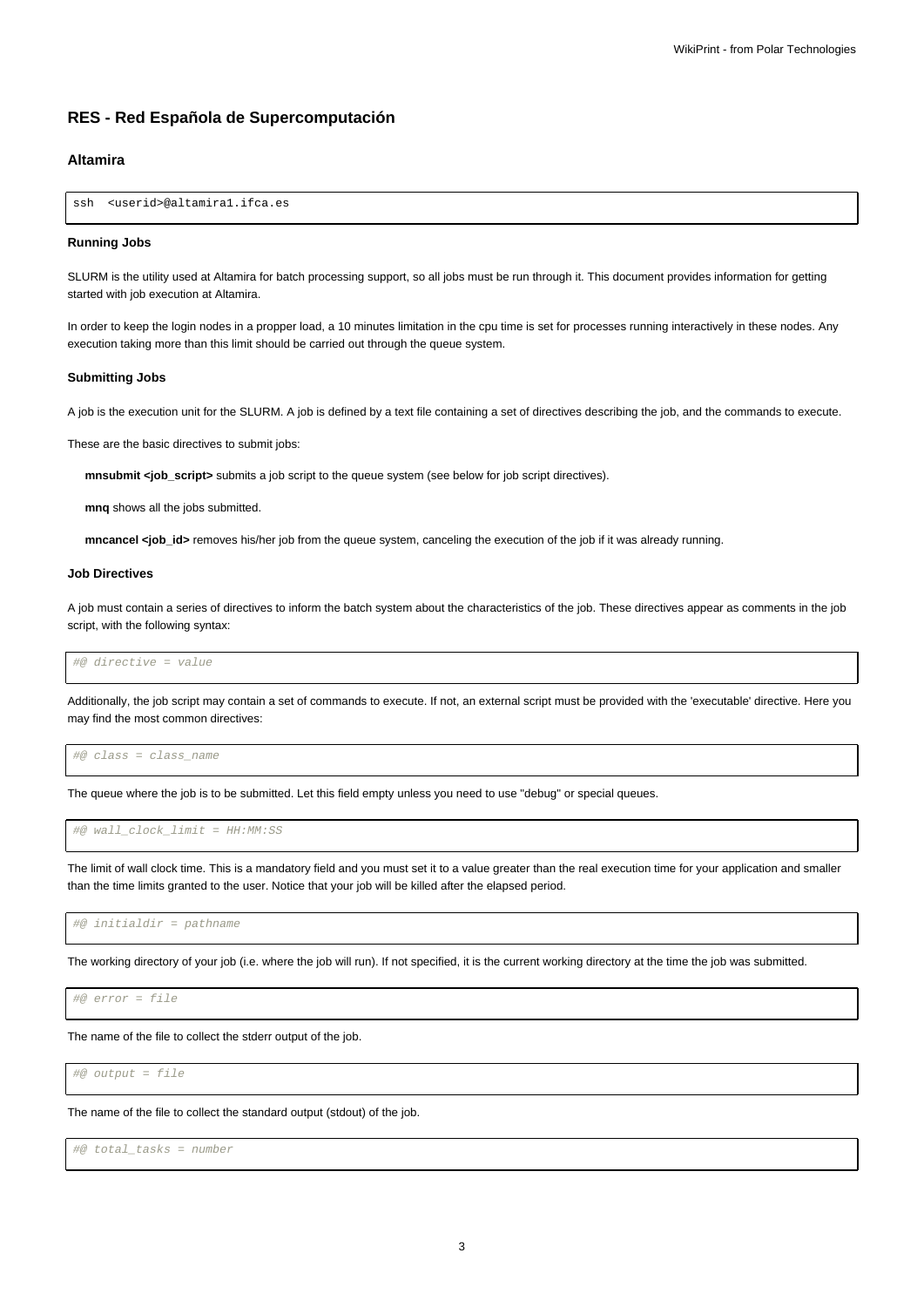The number of processes to start.

#@ cpus\_per\_task = number

The number of cpus allocated for each task. This is useful for hybrid MPI+OpenMP applications, where each process will spawn a number of threads. The number of cpus per task must be between 1 and 16, since each node has 16 cores (one for each thread).

#@ tasks\_per\_node = number

The number of tasks allocated in each node. When an application uses more than 3.8 GB of memory per process, it is not possible to have 16 processes in the same node and its 64GB of memory. It can be combined with the cpus per task to allocate the nodes exclusively, i.e. to allocate 2, processes per node, set both directives to 2. The number of tasks per node must be between 1 and 16.

# @ gpus\_per\_node = number

The number of GPU cards assigned to the job. This number can be  $[0,1,2]$  as there are 2 cards per node.

#### **Job Examples**

In the examples, the %j part in the job directives will be sustitute by the job ID.

#### Sequential job:

```
#!/bin/bash
#@ job_name = test_serial
#@ initialdir = .
#@ output = serial_%j.out
#@ error = serial_%j.err
#@ total_tasks = 1
#@ wall_clock_limit = 00:02:00
```
./serial\_binary

#### Parallel job:

```
#!/bin/bash
#@ job_name = test_parallel
#@ initialdir = .
#@ output = mpi_%j.out
#@ error = mpi_%j.err
\#@ total tasks = 32
#@ wall clock limit = 00:02:00
```
srun ./parallel\_binary

## GPGPU job:

```
#!/bin/bash
#@ job_name = test_gpu
#@ initialdir = .
#@ output = gpu_%j.out
#@ error = gpu_%j.err
#@ total_tasks = 1
#@ gpus_per_node = 1
#@ wall_clock_limit = 00:02:00
./gpu_binary
```
The jobs with GPU should execute module load CUDA in order to set the library paths before running mnsubmit.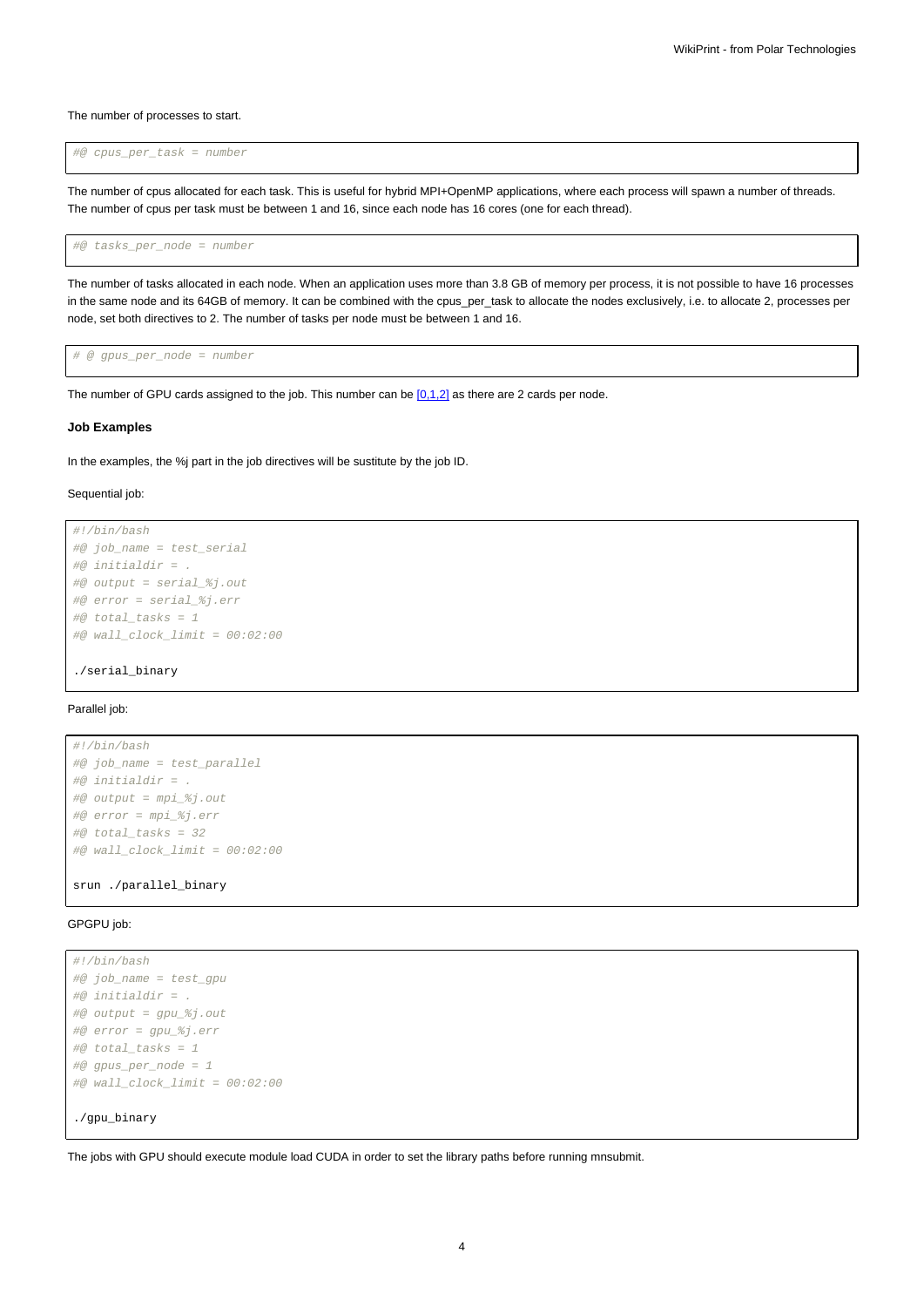For more information about ALTIMARIA see [?https://moin.ifca.es/wiki/Supercomputing/Userguide](https://moin.ifca.es/wiki/Supercomputing/Userguide)

### **MareNostrum**

```
ssh <userid>@mn1.bsc.es
```
#### **Running Jobs**

LSF is the utility used at MareNostrum III for batch processing support, so all jobs must be run through it. This document provides information for getting started with job execution at the Cluster.

### **Submitting Jobs**

A job is the execution unit for LSF. A job is defined by a text file containing a set of directives describing the job, and the commands to execute. Please, bear in mind that there is a limit of 3600 bytes for the size of the text file.

#### **LSF Commands**

These are the basic directives to submit jobs:

**bsub < job\_script** submits a ?job script? to the queue system (see below for job script directives). Remember to pass it through STDIN '<'

**bjobs [-w][-X][-l job\_id]** shows all the submitted jobs.

**bkill <job\_id>** remove the job from the queue system, canceling the execution of the processes, if they were still running.

# **Job Directives**

A job must contain a series of directives to inform the batch system about the characteristics of the job. These directives appear as comments in the job script, with the following syntax:

#BSUB -option value

#BSUB -J job\_name

#### The name of the job.

#BSUB -q debug

This queue is only intended for small tests, so there is a limit of 1 job per user, using up to 64 cpus (4 nodes), and one hour of wall clock limit.

#BSUB -W HH:MM

NOTE: take into account that you can not specify the amount of seconds in LSF. The limit of wall clock time. This is a mandatory field and you must set it to a value greater than the real execution time for your application and smaller than the time limits granted to the user. Notice that your job will be killed after the elapsed period.

#BSUB -cwd pathname

The working directory of your job (i.e. where the job will run). If not specified, it is the current working directory at the time the job was submitted.

#BSUB -e/-eo file

The name of the file to collect the stderr output of the job. You can use %J for job\_id. -e option will APPEND the file, -eo will REPLACE the file.

#BSUB -o/-oo file

The name of the file to collect the standard output (stdout) of the job. -o option will APPEND the file, -oo will REPLACE the file.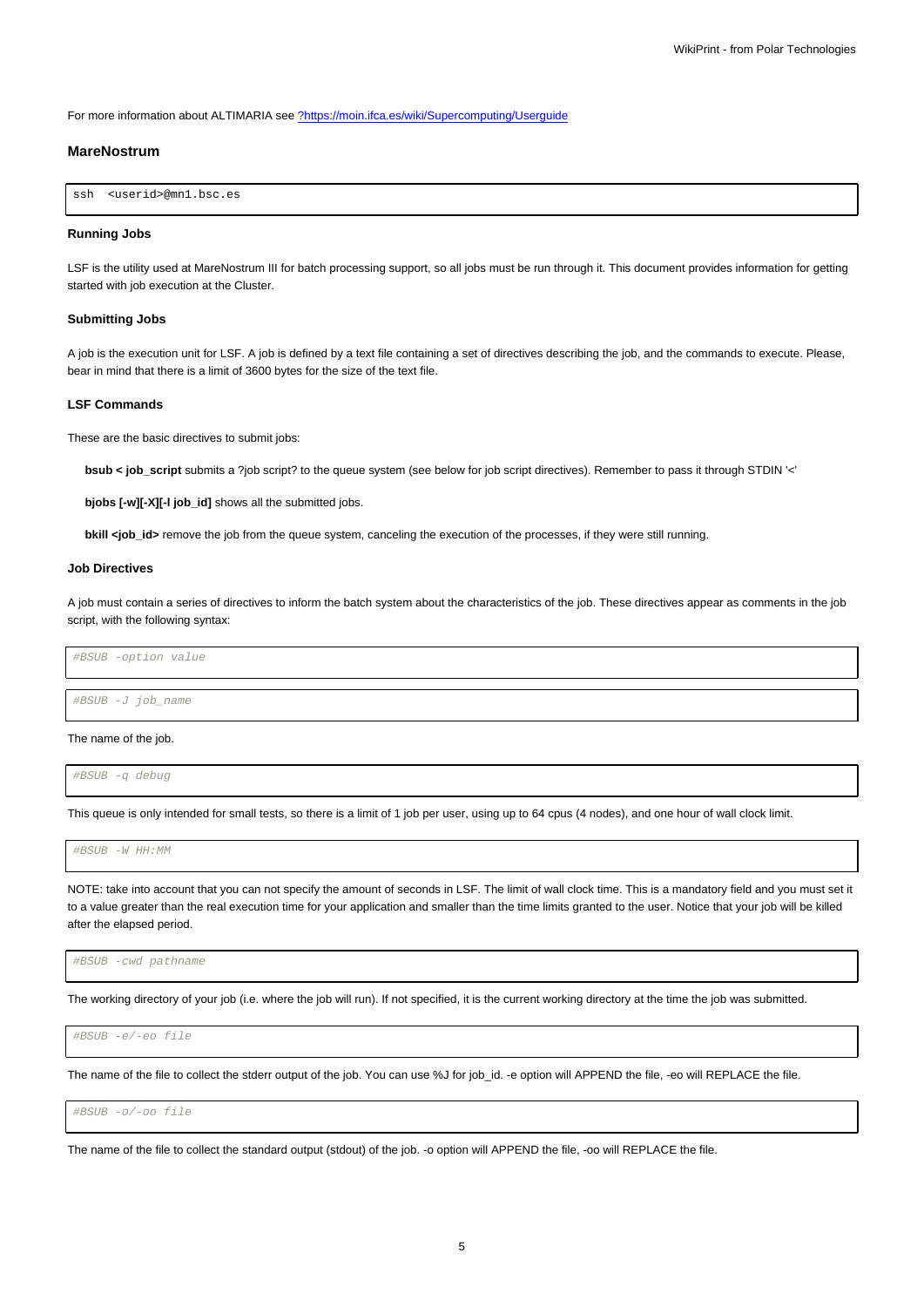#BSUB -n number

The number of processes to start.

```
#BSUB -R"span[ptile=number]"
```
#### The number of processes assigned to a node.

We really encourage you to read the manual of bsub command to find out other specifications that will help you to define the job script.

man bsub

#### **Job Examples**

#### Sequential job :

```
#!/bin/bash
#BSUB -n 1
#BSUB -oo output_%J.out
#BSUB -eo output_%J.err
#BSUB -J sequential
#BSUB -W 00:05
```
./serial.exe

#### Sequential job using OpenMP :

```
#!/bin/bash
#BSUB -n 1
#BSUB -oo output_%J.out
#BSUB -eo output_%J.err
#BSUB -J sequential_OpenMP
#BSUB -W 00:05
export OMP_NUM_THREADS=16
./serial.exe
```
# Parallel job :

```
#!/bin/bash
#BSUB -n 128
#BSUB -o output_%J.out
#BSUB -e output_%J.err
# In order to launch 128 processes with 16 processes per node:
#BSUB -R"span[ptile=16]"
#BSUB -x # Exclusive use
#BSUB -J parallel
#BSUB -W 02:00
# You can choose the parallel environment through modules
module load intel openmpi
```
mpirun ./wrf.exe

#### Parallel job using threads:

```
#!/bin/bash
# The total number of MPI processes:
#BSUB -n 128
```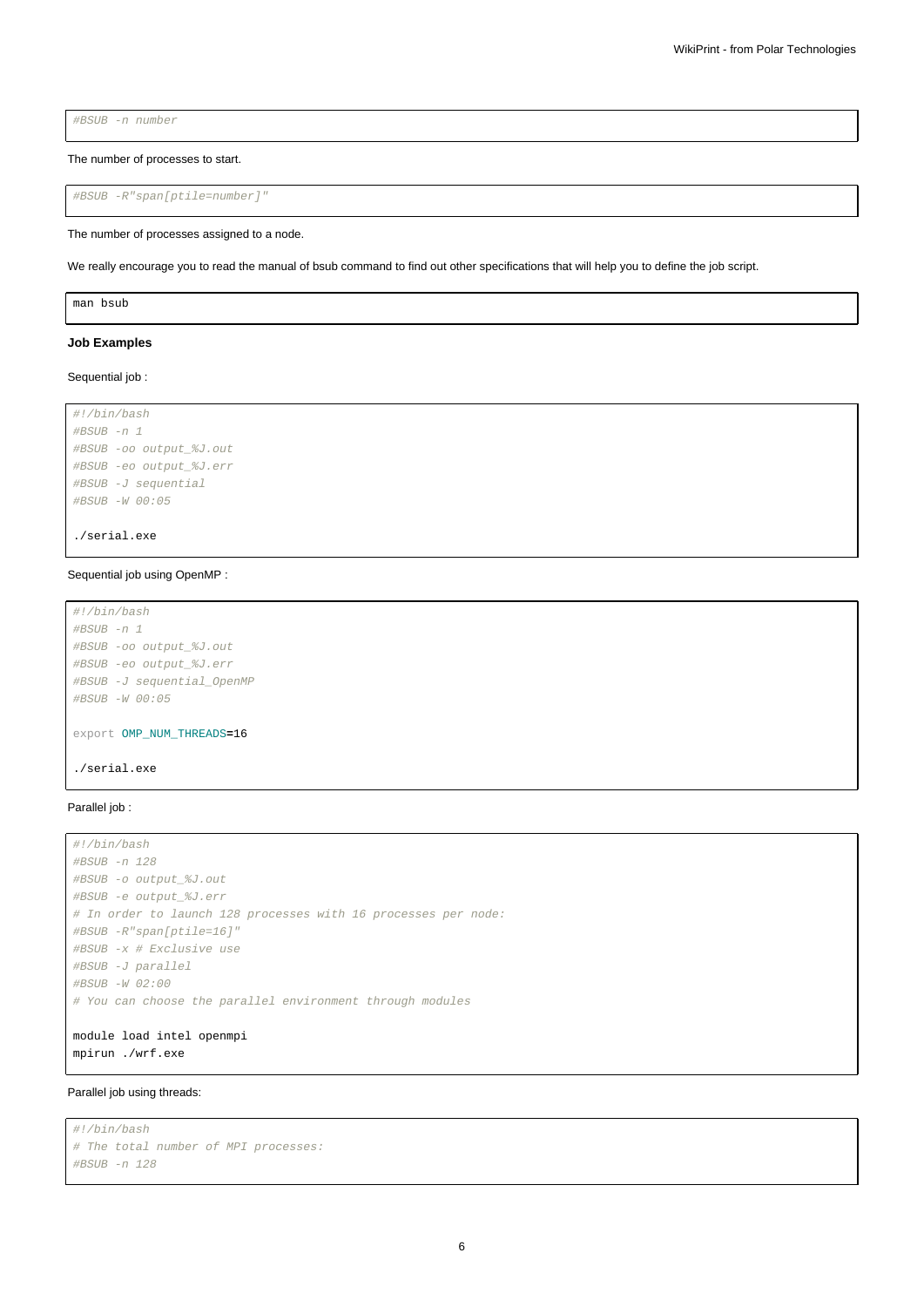```
#BSUB -oo output_%J.out
#BSUB -eo output_%J.err
# It will allocate 4 MPI processes per node:
#BSUB -R"span[ptile=4]"
#BSUB -x # Exclusive use
#BSUB -J hybrid
#BSUB -W 02:00
# You can choose the parallel environment through
# modules
module load intel openmpi
```
# 4 MPI processes per node and 16 cpus available # (4 threads per MPI process):

```
export OMP_NUM_THREADS=4
```
mpirun ./wrf.exe

For more information about MareNostrum III see [?http://www.bsc.es/support/MareNostrum3-ug.pdf](http://www.bsc.es/support/MareNostrum3-ug.pdf)

#### **Tirant**

ssh username@tirant1.uv.es

#### **Running Jobs**

Slurm+MOAB is the new utility used at Tirant for batch processing support. We moved from LoadLeveler and all the jobs must be run through this new batch system. We tried to keep it as simple as possible keeping the syntax from the LoadLeveler to make the transition easier to those who used !Loadleveler in the past. This document provides information for getting started with job execution at Tirant.

#### **Classes**

The user?s limits are assigned automatically to each particular user (depending on the resources granted by the Access Committee) and there is no reason to explicitly set the #@class directive. Anyway you are allowed to use the special class: "debug" in order to performe some fast short tests. To use the "debug" class you need to include the #@class directive

| Class | Max CPUs | ਂ  ΩPU Time      | Wall time limit |
|-------|----------|------------------|-----------------|
| debug | 64       | $10 \text{ min}$ | 10 min          |

The specific limits assigned to each user depends on the priority granted by the access committee. Users granted with ?high priority hours? will have access to a maximum of 1024 CPUs and a maximum wall clock limit of 72 hours. For users with ?low priority hours? the limits are 1024 CPUs and 24 hours. If you need to increase these limits please contact the support group.

Local users of Tirant have access to a new local queue called "class t". This queue has same parameters as "class a", but the priority is modified to restrict local time consumption to 20% of total computation time.

• debug: This class is reserved for testing the applications before submitting them to the 'production' queues. Only one job per user is allowed to run simultaneously in this queue, and the execution time will be limited to 10 minutes. The maximum number of nodes per application

is 32. Only a limited number of jobs may be running at the same time in this queue. The specifications for each class may be adjusted in the future to adapt to changing requirements.

#### **Submitting Jobs**

A job is the execution unit for the SLURM. We have created wrappers to make easier the adaptation to the new batch system to those users who have already used Tirant and MareNostrum in the past. So the commands are quite similar to the former !Loadleveler commands. A job is defined by a text file containing a set of directives describing the job, and the commands to execute.

These are the basic directives to submit jobs:

• **mnsubmit <jobscript>** submits a 'job script' to the queue system (see below for job script direc-tives).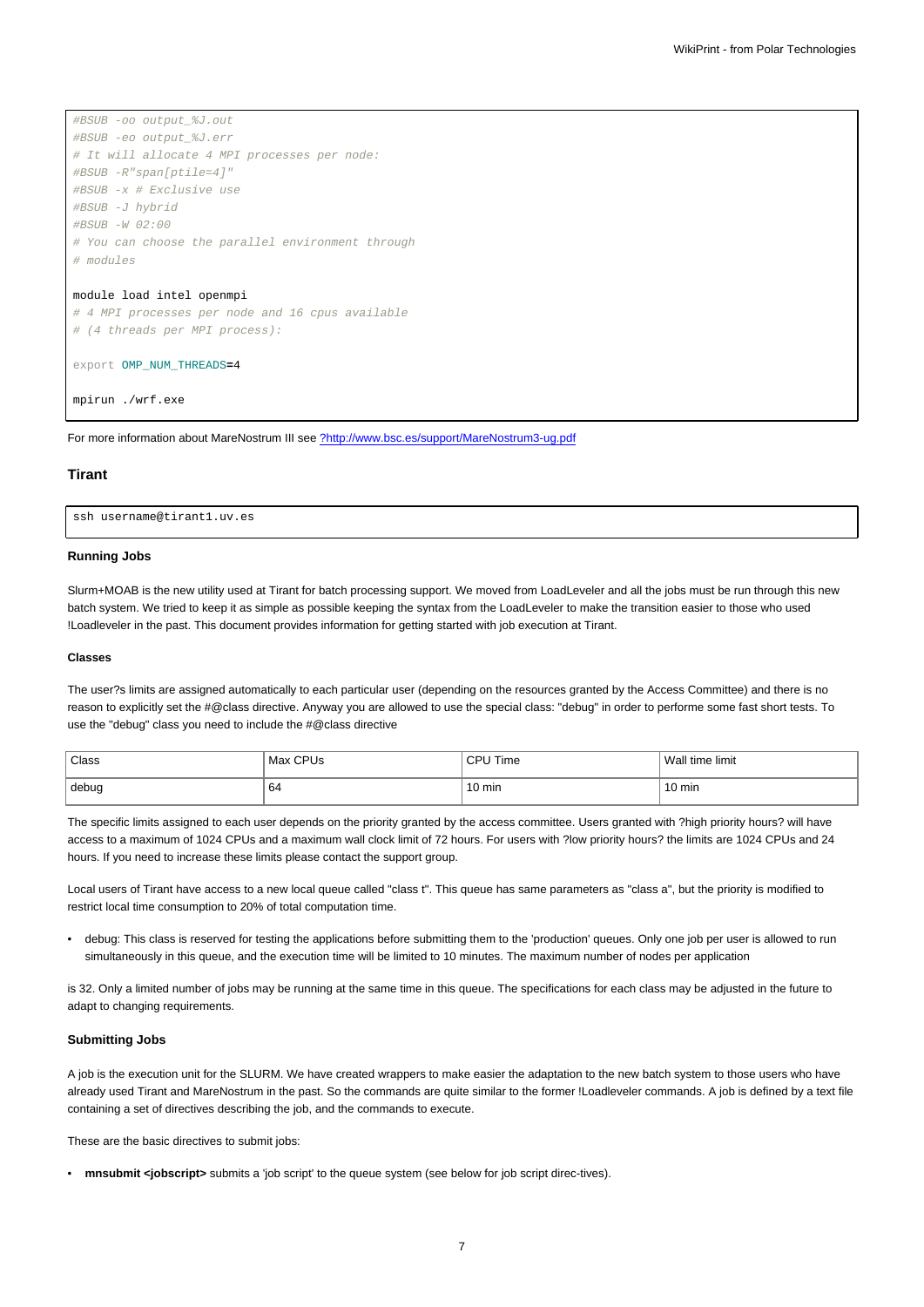- **mnq** shows all the jobs submitted.
- **mncancel <jobid>** remove his/her job from the queue system, canceling the execution of the processes, if they were already running.
- **checkjob <jobid>** obtains detailed information about a specific job, including the assigned nodes and the possible reasons preventing the job from running.
- **mnstart** shows information about the estimated time for the specified job to be executed.

#### **Job Directives**

A job must contain a series of directives to inform the batch system about the characteristics of the job. These directives appear as comments in the job script, with the following syntax:

# @ directive = value

Additionally, the job script may contain a set of commands to execute. If not, an external script must be provided with the 'executable' directive. Here you may find the most common directives:

# @ class = class\\_name

The partition where the job is to be submitted. Let this field empty unless you need to use "interactive" or "debug" partitions.

# @ wall\_clock\_limit = HH:MM:SS

The limit of wall clock time. This is a mandatory field and you must set it to a value greater than the real execution time for your application and smaller than the time limits granted to the user. Notice that your job will be killed after the elapsed period.

# @ initialdir = pathname

The working directory of your job (i.e. where the job will run). If not specified, it is the current working directory at the time the job was submitted.

# @ error = file

The name of the file to collect the stderr output of the job.

```
# @ output = file
```
The name of the file to collect the standard output (stdout) of the job.

# @ total\_tasks = number

The number of processes to start.

#### **Job Examples**

Serial job:

```
#!/bin/bash
# @ job_name = testserial
# @ initial dir = .# @ output = serial%j.out
# @ error = serial%j.err
# @ total tasks = 1\# @ wall_clock_limit = 00:02:00
./serialbinary > serial.out
```
Parallel job :